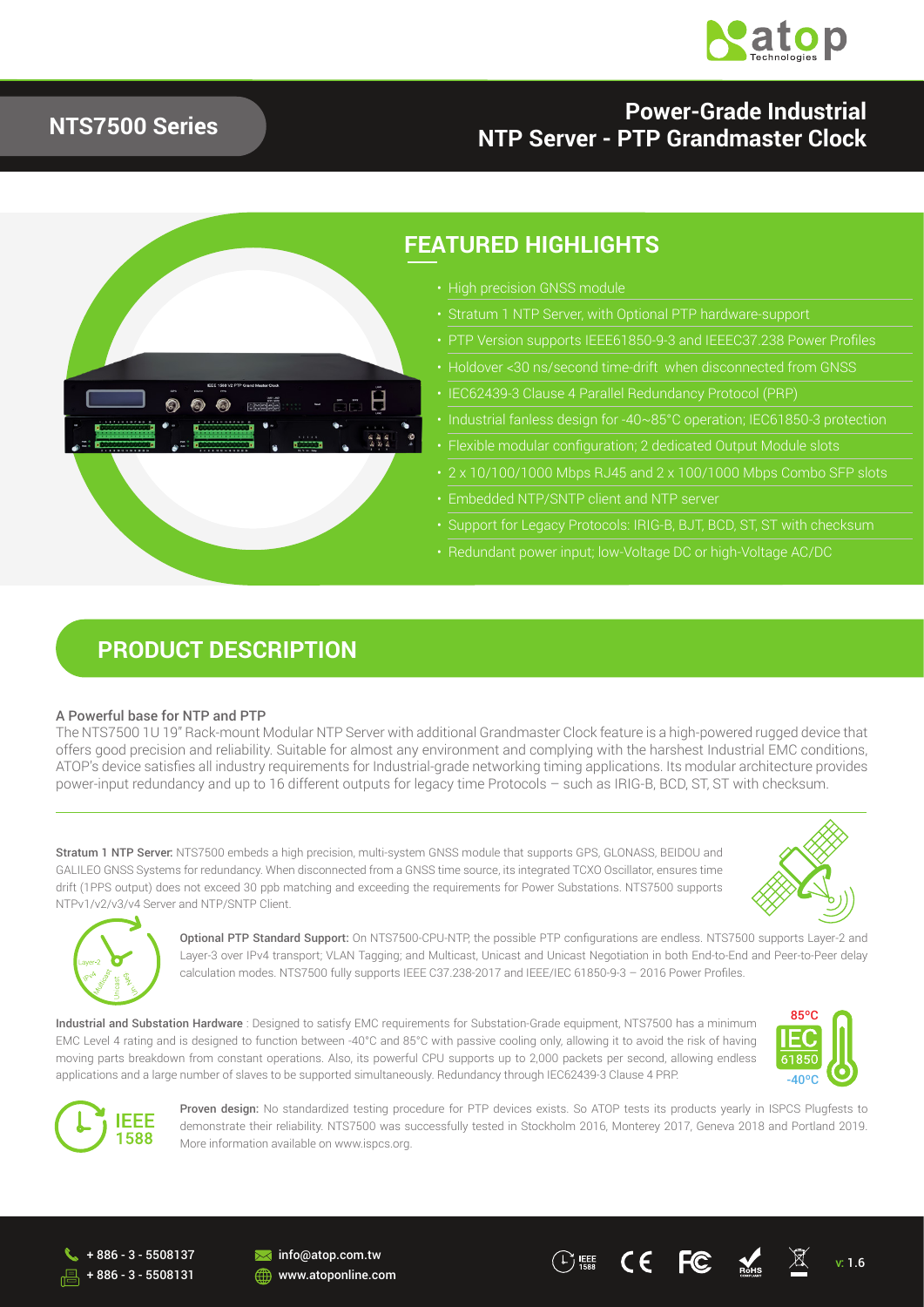

## **APPLICATION CASE**

#### **IEEE1588v2 Precision Time Protocol**

PTP is the only protocol that allows network time synchronization in the nanosecond-range. Current networking protocols nor legacy protocols allow such a timestamp resolution. IEEE1588-2008 (v2) derives from an earlier version issued by IEEE in 2002 that is not backward compatible. Being so exact about timestamp resolution and timekeeping, IEEE1588v2 timestamps are required to be hardware-generated, since no software could keep up with some stringent requirements, no matter the processing power. PTP is a hierarchical protocol, in which Grandmaster Clocks are directly synchronized with reference clocks such as GNSS or Atomic Clocks, with subsequent layers reaching slaves devices. PTP packets are timestamped with a nanosecond resolution.

To achieve such accuracy, PTP works best on Local Area Networks without passing through the internet: latencies and paths would introduce variables latencies that couldn't be accommodated for in the accumulated delay calculations. PTP packets should always travel the same path during each synchronization phase to preserve such high accuracy. PTP is designed to work on Ethernet transport, Layer-2 (Data-link Layer) or Layer-3 IPv4. And there are two methods to calculate link delay: in End-to-End mode, link delay is calculated from the source of the PTP packet until its destination, while in Peer-to-Peer mode, link delay is calculated as between each network node. In addition, PTP is Internet-capable, with IPv4 in unicast and unicast negotiation modes.



#### **Application example**

This network diagram shows the use of ATOP's NTS7500 in a substation environment. The GMC is usually located in the office building adjacent to the substation. On one side, it is connected to the GNSS Antenna, with the other side being the Substation backbone connection. Every switch connected to the Grandmaster should be able to handle all Precision time Protocols by hardware, in order not to affect the synchronization quality. Packets are delivered downstream through Boundary or Transparent clocks, where they'll reach PTP slaves – such as substation IEDs.



info@atop.com.tw **WWW.atoponline.com**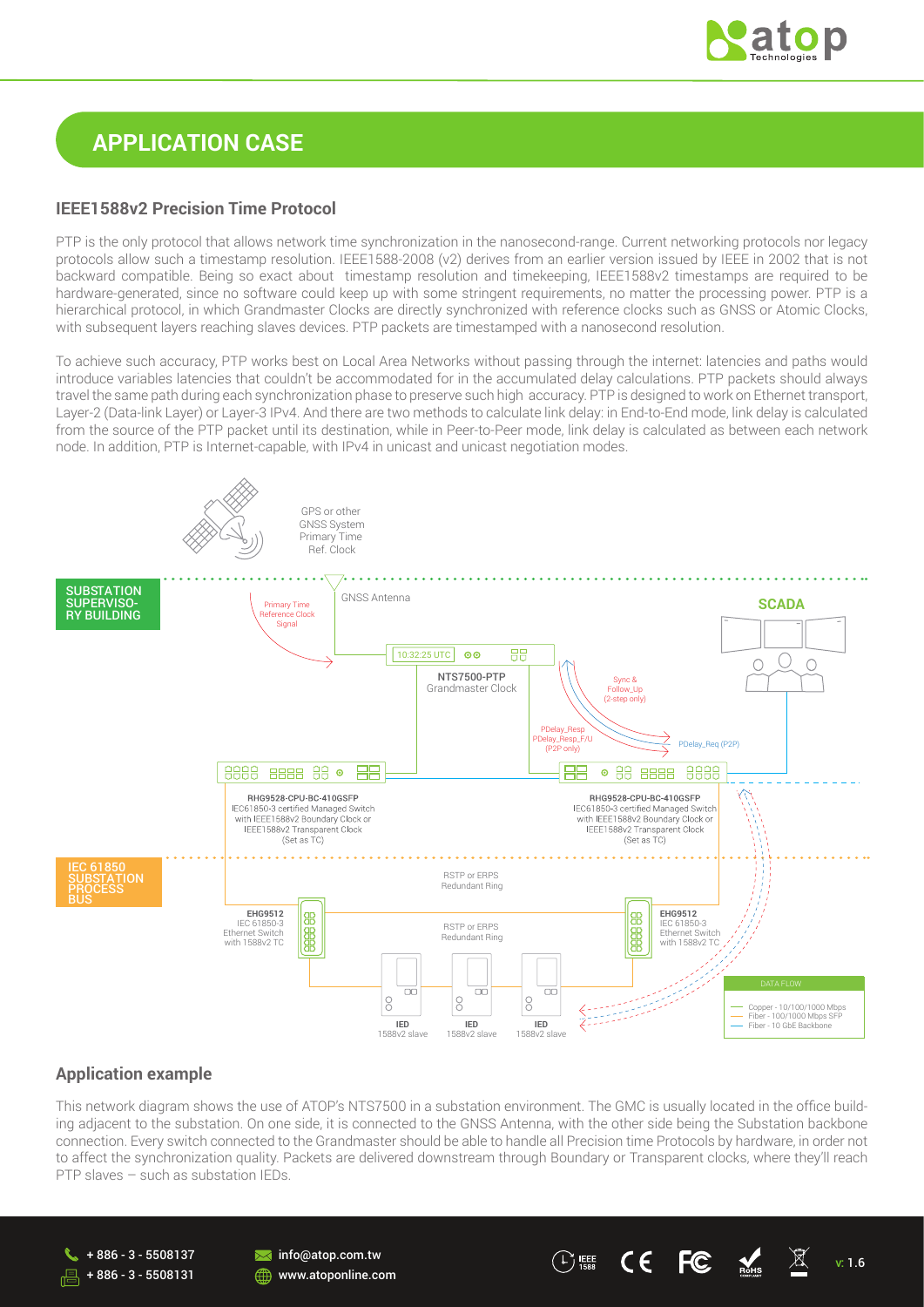

## **CONFIGURATION EXAMPLE**

#### **How It Works**

Configuring the NTS7500 is as easy and quick. Simply start from the core unit. Then choose a power supply option (obtaining up to 2 redundant power supplies). Then use the expansion module slots as you please for customizing the device with the number of IRIG-B, serial, and Pulse outputs you need. Plug in and connect to a power supply. Then just jump to Web to configure.

The example below shows a configuration scenario.





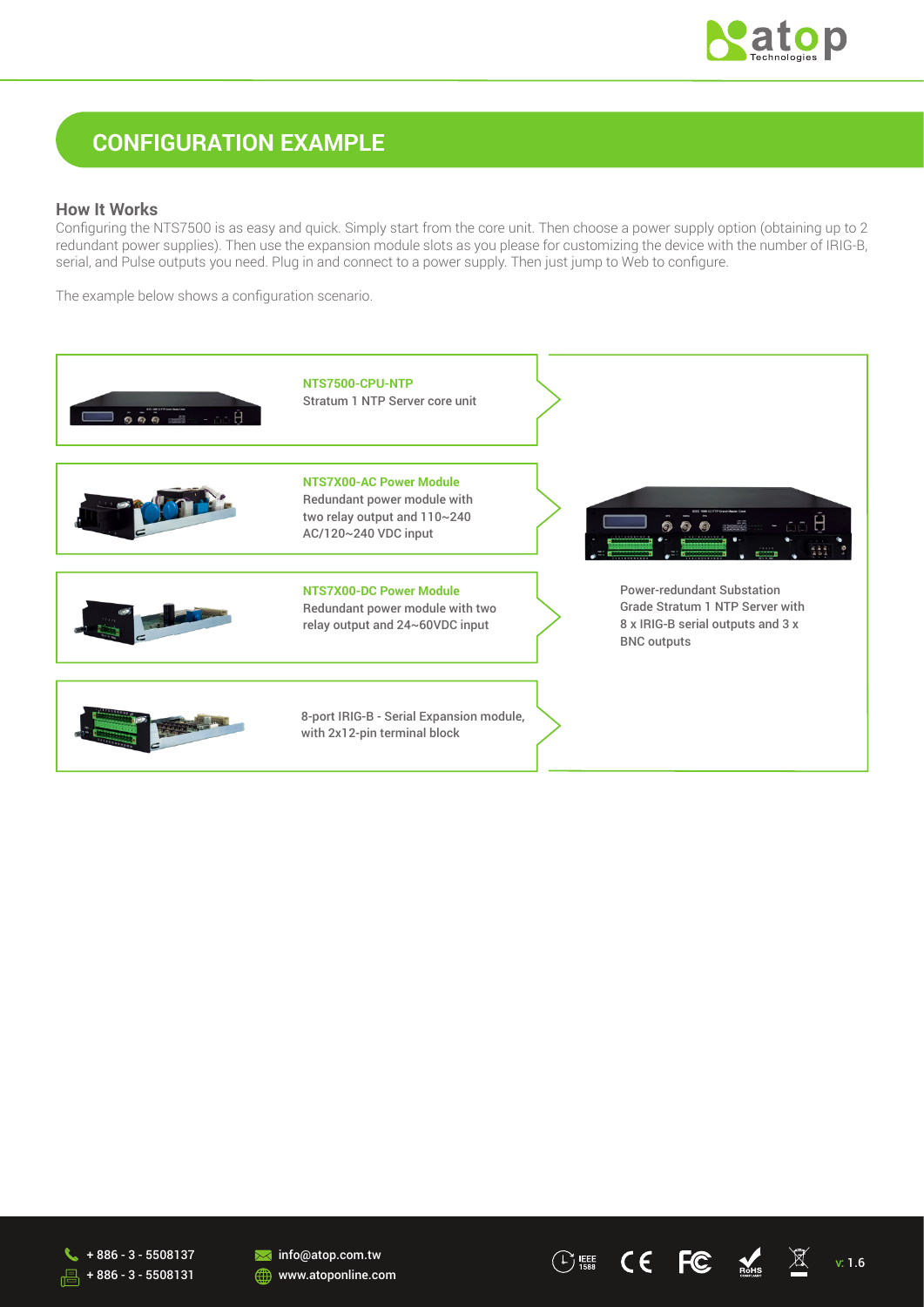

# **DIMENSIONS & LAYOUT**



# **SPECIFICATIONS**

| <b>Grandmaster core</b>         |                                                                                                                                                                                                        |
|---------------------------------|--------------------------------------------------------------------------------------------------------------------------------------------------------------------------------------------------------|
|                                 |                                                                                                                                                                                                        |
| <b>Technical Specifications</b> |                                                                                                                                                                                                        |
| Model Name                      | NTS7500-CPU-NTP (NTP only) or NTS7500-CPU-PTP (NTP Server + PTP GM)                                                                                                                                    |
| <b>Network Interface</b>        |                                                                                                                                                                                                        |
| Standards                       | IEEE 802.3 10BaseT<br>IEEE 802.3u 100BaseT(X)<br>IEEE 802.3ab for 1000BaseT(X)<br>IEEE 802.3u for 100Base-FX<br>IEEE 802.3z for 1000Base-X<br>ITU-T G.8261 Synchronous Ethernet (NTS7500-CPU-PTP only) |
| Ports                           | 2x 10/100/1000BASE-T(X) RJ45 combo ports<br>2x 100/1000 Base-X SFP Slots combo ports                                                                                                                   |
| LAN Mode                        | Dual Subnet or PRP (Parallel Redundancy Protocol)                                                                                                                                                      |

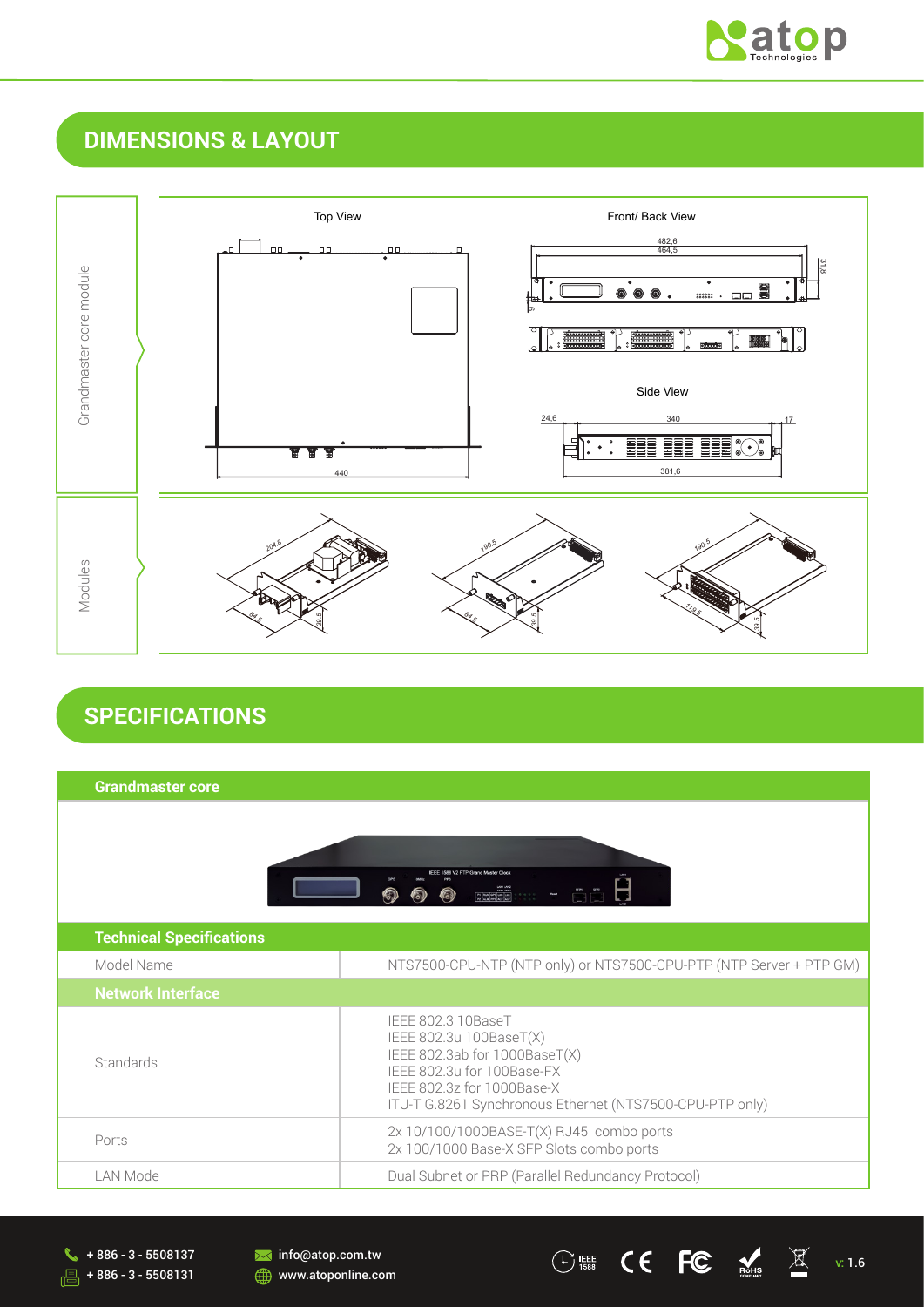

| <b>GNSS/Clock Specifications</b>                                                                            |                                                                                                                                                                                                                                                                                                                       |                                                                                                                                                                                                                                        |  |
|-------------------------------------------------------------------------------------------------------------|-----------------------------------------------------------------------------------------------------------------------------------------------------------------------------------------------------------------------------------------------------------------------------------------------------------------------|----------------------------------------------------------------------------------------------------------------------------------------------------------------------------------------------------------------------------------------|--|
| <b>GNSS Input ports</b>                                                                                     | 1x GNSS Input; 1 x BNC (F)                                                                                                                                                                                                                                                                                            |                                                                                                                                                                                                                                        |  |
| GNSS Module specific Information                                                                            | <b>GNSS Supported</b><br><b>GNSS Module latency</b><br>Leap Second<br>Channels                                                                                                                                                                                                                                        | GPS; GLONASS, BEIDOU, Galileo<br><15ns GNSS/PPS output latency<br>Supported<br>L1.                                                                                                                                                     |  |
| 1PPS Output                                                                                                 |                                                                                                                                                                                                                                                                                                                       | 1x PPS Output, Square Wave, 1000ms pulse width, coaxial BNC (F) connector                                                                                                                                                              |  |
| 10MHz Reference Output                                                                                      |                                                                                                                                                                                                                                                                                                                       | 1x 10MHz Reference Output, Sine Wave, coaxial BNC (F) connector                                                                                                                                                                        |  |
| Oscillator                                                                                                  | Entry-level OCXO                                                                                                                                                                                                                                                                                                      |                                                                                                                                                                                                                                        |  |
| <b>Software</b>                                                                                             |                                                                                                                                                                                                                                                                                                                       |                                                                                                                                                                                                                                        |  |
| Protocols                                                                                                   | Network Synchronization                                                                                                                                                                                                                                                                                               | RFC 868 (Time Protocol)<br>RFC 867 (Daytime Protocol)<br>RFC 1119 (NTPv2) Server/ Client<br>RFC 1305 (NTPv3) Server/ Client<br>RFC 5905 (NTPv4) Server/ Client<br>RFC 1769 (SNTPv3) Server/ Client<br>RFC 2030 (SNTPv4) Server/ Client |  |
|                                                                                                             | Redundancy                                                                                                                                                                                                                                                                                                            | IEC62439-3 Clause 4 (PRP)                                                                                                                                                                                                              |  |
|                                                                                                             | Configuration and<br>monitoring                                                                                                                                                                                                                                                                                       | RFC 2616 (HTTP/ HTTPS)<br>RFC 1157 (SNMPv1)<br>RFC 1901-1908 (SNMPv2c)<br>RFC 3411-3418 (SNMPv3)                                                                                                                                       |  |
| Supported MIBs                                                                                              | MIB II, IF-MIB, SNMPv2 MIB, BRIDGE-MIB, RMON MIB Group 1,2,3,9, RFC<br>RFC 1157, RFC 1213, RFC 1215, RFC 1493, RFC 1643, RFC 1757, RFC 2011, RFC<br>2012, RFC 2013, RFC 2233, RFC 2571, RFC 2742, RFC 2819, RFC 2863, RFC<br>3411, RFC 3412, RFC 3413, RFC 3414, RFC 3415, RFC 2674                                   |                                                                                                                                                                                                                                        |  |
|                                                                                                             | Operation Mode                                                                                                                                                                                                                                                                                                        | Grandmaster Clock (NTS7500-CPU-PTP only)                                                                                                                                                                                               |  |
| Precision Time Protocol                                                                                     | Supported PTP modes                                                                                                                                                                                                                                                                                                   | L2: Multicast<br>L2 VLAN Tagging: Supported<br>L3 IPv4: Multicast, Unicast, Unicast Negotiation<br>One or two-step clock modes supported<br>End-to-End or Peer-to-Peer supported                                                       |  |
|                                                                                                             | Holdover Performance                                                                                                                                                                                                                                                                                                  | < 30 ns/second drift when not locked to GNSS, after<br>24 hours operation<br>total ~1 us/24 hrs drift after locked to GNSS after 24<br>hours (0.052 us/hr)                                                                             |  |
| NTS7500-CPU-PTP only                                                                                        | PPS Stability                                                                                                                                                                                                                                                                                                         | 70 ns when locked to GNSS                                                                                                                                                                                                              |  |
|                                                                                                             | PTP Precision                                                                                                                                                                                                                                                                                                         | +/- 50 ns error, as per test with third party slave                                                                                                                                                                                    |  |
|                                                                                                             | Supported PTP Profiles                                                                                                                                                                                                                                                                                                | PTP default profile, VLAN support<br>C37.238 -2017 Power Profile<br>IEC/ IEEE61850-9-3 Power Profile(2016)<br>User can modify the detailed PTP settings                                                                                |  |
|                                                                                                             | Maximum number of<br>Slaves                                                                                                                                                                                                                                                                                           | NTS7500-CPU-PTP can support maximum 2,000<br>PTPpps (PTP packets per seconds).                                                                                                                                                         |  |
| <b>Physical Characteristics</b>                                                                             |                                                                                                                                                                                                                                                                                                                       |                                                                                                                                                                                                                                        |  |
| Housing<br>Dimension ( $W \times H \times D$ )<br>Weight<br>Installeation<br>Power inputs<br>Output modules | SPCC IP30 Metal Housing<br>440 x 44 x 340 mm (not including screws and rack-mount kit)<br>5.6 Kg (not including module but module cover only)<br>1U Rack-mount, Rack-mount kit included<br>Dedicated 2 Power module slots (for redundancy)<br>Dedicated 2 Output module slots (IRIG-B and Serial freely exchangeable) |                                                                                                                                                                                                                                        |  |

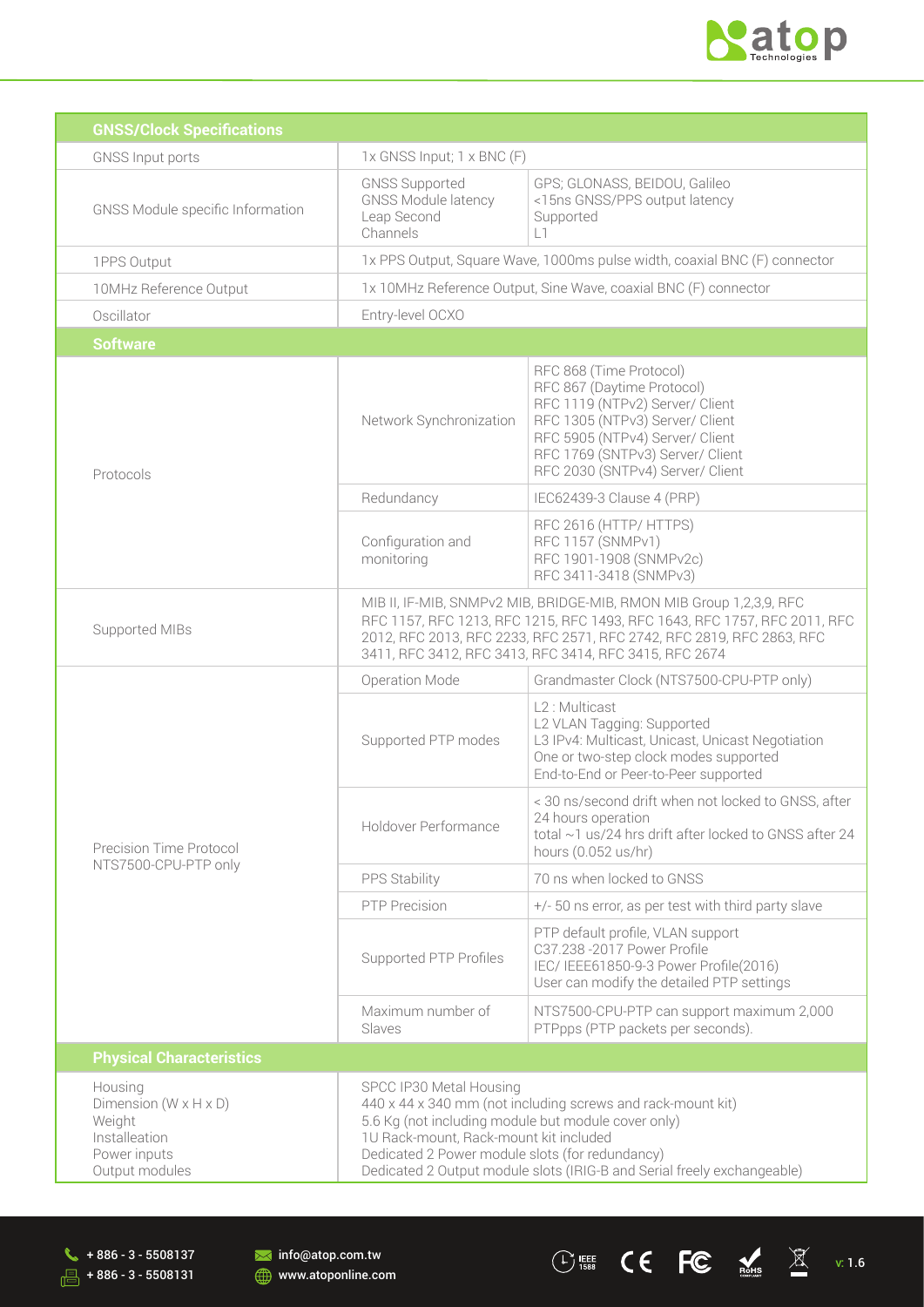

Operating Temperature Storage Temperature Ambient Relative Humidity -40°C~85°C (-40°F~185°F) / LCM display maximum 0~70 °C -40°C~85°C (-40°F~185°F) / LCM display maximum -30~80 °C 5%~95% (Non-condensing)

#### **Power Modules**





| <b>Technical Specifications</b>                             |                                                                  |                                                                                          |
|-------------------------------------------------------------|------------------------------------------------------------------|------------------------------------------------------------------------------------------|
| Model name                                                  | NTS7X00-AC Power Module                                          | NTS7X00-DC Power Module                                                                  |
| <b>Power</b>                                                |                                                                  |                                                                                          |
| Input Voltage                                               | 110-240 AC / 120~240 VDC                                         | 24-60 VDC                                                                                |
| Input Current (Max)                                         | 110-240 VAC, 0.2 A Max<br>120-240 VDC, 0.2 A Max                 | 24-60 VDC, 0.8 A Max                                                                     |
| Input Power (Max)                                           | Approx. 20W Max                                                  | Approx. 20W Max                                                                          |
| Relay outputs                                               | 1 Relay (normal open)                                            | 1 Relay (normal open)                                                                    |
| <b>Physical Characteristics</b>                             |                                                                  |                                                                                          |
| Dimension $(W \times H \times D)$<br>Weight<br>Installation | 84.5 x 39.5 x 204.8 mm<br>500q<br>Cold plug-in (screws provided) | $84.5 \times 39.5 \times 190.5$ mm<br>200 <sub>q</sub><br>Cold plug-in (screws provided) |

### **IRIG-B and Serial Output Expansion Modules**



| <b>Technical Specifications</b>                             |                                                                   |
|-------------------------------------------------------------|-------------------------------------------------------------------|
| Model name                                                  | NTS7X00-S1                                                        |
| <b>Interface</b>                                            |                                                                   |
| Connector                                                   | 2 x 12-pin terminal block                                         |
| Ports                                                       | 8 x RS-485                                                        |
| Protocols supported                                         | IRIG-B, BCD BJT,<br>ST, ST with Checksum                          |
| Configuration                                               | Software-selectable by port,<br>through web interface             |
| <b>Physical Characteristics</b>                             |                                                                   |
| Dimension $(W \times H \times D)$<br>Weight<br>Installation | 119.5 x 39.5 x 190.5 mm<br>350q<br>Cold plug-in (screws provided) |

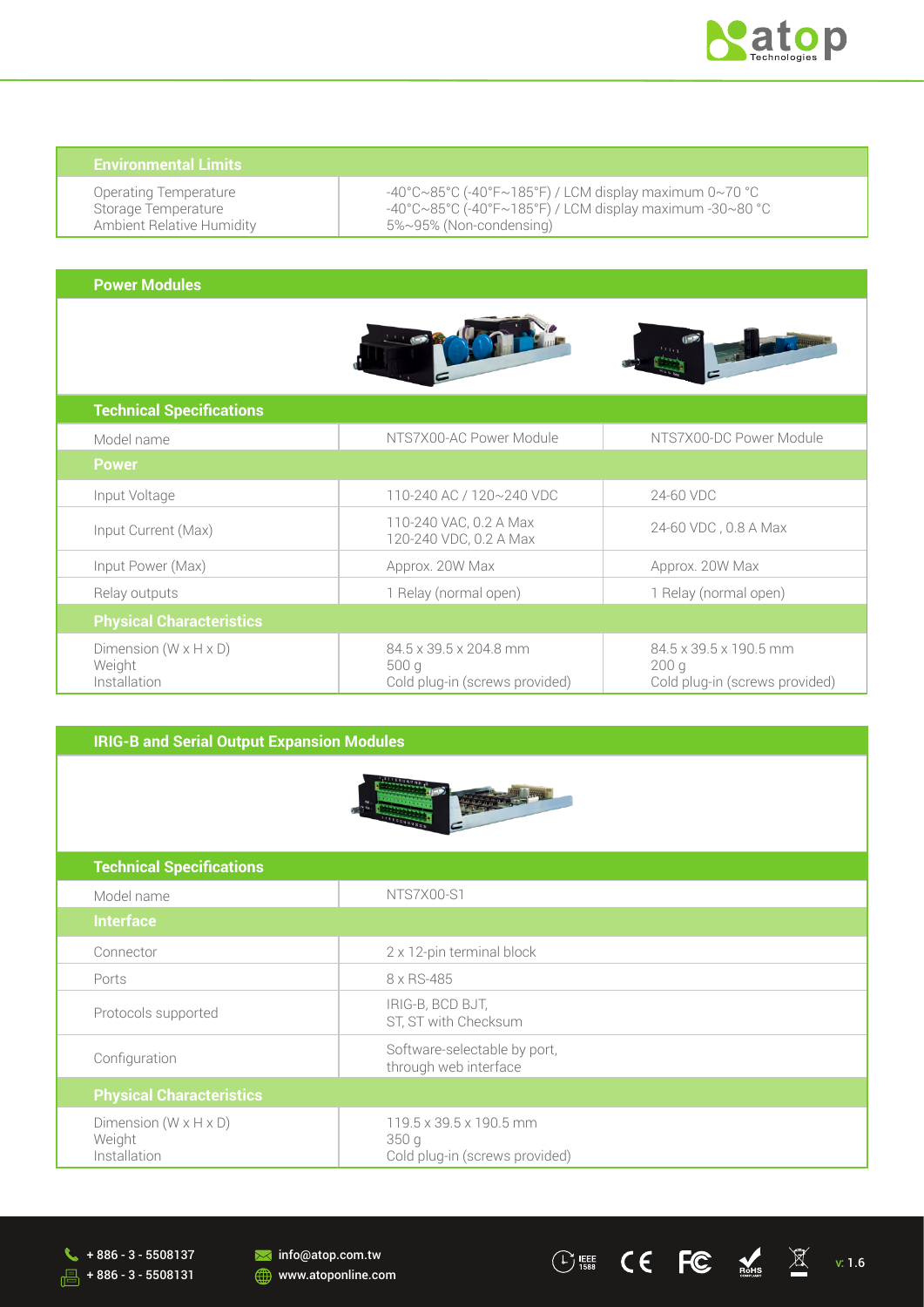

# **REGULATORY APPROVALS**

| <b>Regulatory Approvals</b> |                                                                                                                             |                                                                                                  |                                                                                                                                                                                                      |                                                               |
|-----------------------------|-----------------------------------------------------------------------------------------------------------------------------|--------------------------------------------------------------------------------------------------|------------------------------------------------------------------------------------------------------------------------------------------------------------------------------------------------------|---------------------------------------------------------------|
| Safety                      | CB(IEC)/EN 60950-1 & CB(IEC)/EN 62368-1                                                                                     |                                                                                                  |                                                                                                                                                                                                      |                                                               |
| <b>EMC</b>                  | FCC Part 15, Subpart B, Class A, EN 55032:2012, EN61000-6-4, EN 61000-3-2,<br>EN 61000-3-3, EN 55024, EN 55035, EN61000-6-2 |                                                                                                  |                                                                                                                                                                                                      |                                                               |
| <b>Test</b>                 |                                                                                                                             | Item                                                                                             | <b>Value</b>                                                                                                                                                                                         | <b>Level</b>                                                  |
| IEC 61000-4-2_2008          | <b>ESD</b>                                                                                                                  | Contact Discharge<br>Air Discharge                                                               | $±4$ KV<br>±8KV                                                                                                                                                                                      | 2<br>3                                                        |
| IEC 61000-4-3_2010          | <b>RS</b>                                                                                                                   | Enclosure Port                                                                                   | 10(V/m), 80-1000MHz<br>3(V/m), 1.4~6GHz                                                                                                                                                              | 3                                                             |
| IEC 61000-4-4 2012          | <b>EFT</b>                                                                                                                  | <b>AC Power Port</b><br>DC Power Port<br>Signal Port                                             | ±2.0KV @ 5.0KHz<br>±1.0KV@ 5.0KHz<br>±1.0KV @ 5.0KHz                                                                                                                                                 | 3<br>$\overline{2}$<br>3                                      |
| IEC 61000-4-5 2017          | Surge                                                                                                                       | <b>AC Power Port</b><br>(Waveform: 8/20µs)<br>DC Power Port<br>(Waveform: 8/20µs)<br>Signal Port | Line-to Line±1KV<br>Line-to Earth±2KV<br>Line-to Line±0.5KV<br>Line-to Earth±1KV<br>Line-to Earth±1.0KV<br>Line-to Earth±4.0KV                                                                       | 3<br>3<br>$\sqrt{2}$<br>$\overline{2}$<br>3<br>$\overline{4}$ |
| IEC 61000-4-6_2013          | CS                                                                                                                          | <b>AC Power Port</b><br>DC Power Port<br>Signal Port                                             | 10V, 150KHz~80MHz, 80%AM<br>10V, 150KHz~80MHz, 80%AM<br>10V, 150KHz~80MHz, 80%AM                                                                                                                     | 3<br>3<br>3                                                   |
| IEC 61000-4-8_2009          | PFMF                                                                                                                        | (Enclosure)                                                                                      | 30A/m (r.m.s), 50Hz or 60Hz                                                                                                                                                                          | $\overline{4}$                                                |
| IEC 61000-4-11_2017         | DIP                                                                                                                         | <b>AC Power Port</b>                                                                             | 30% Reduction (Voltage Dips),<br>25/30 Cycle<br>60% Reduction (Voltage Dips):<br>10/12 Cycle<br>100% Reduction (Voltage Dips):<br>1 Cycle<br>100% Reduction (Voltage<br>Interruption): 250/300 Cycle | 3<br>3<br>3<br>3                                              |
| IEC 61000-4-16              | Main Frequency                                                                                                              | DC input or output<br>Signal Port<br><b>Telecommunication Port</b>                               | 30 V continuous / 300V 1                                                                                                                                                                             | $\overline{4}$<br>4<br>$\overline{4}$                         |
| IEC 61000-4-17              | Ripple                                                                                                                      | DC input or output                                                                               | 15% of unit (10% Level 3)                                                                                                                                                                            | 4                                                             |
| IEC 61000-4-18              | Damped                                                                                                                      | <b>AC Power Port</b><br>DC Power Port                                                            | 2.5KV common,<br>1KV differential mode @ 1MHz                                                                                                                                                        | $\overline{4}$                                                |
|                             | Oscillatory                                                                                                                 | Signal Port<br>Telecommunication Port                                                            | 2.5KV common,<br>2.5KV differential mode @ 1MHz                                                                                                                                                      | $\overline{4}$                                                |
| Shock<br>Drop<br>Vibration  | MIL-STD-810G Method 516.5<br>MIL-STD-810F Method 516.5<br>MIL-STD-810F Method 514.5 C-1 & C-2                               |                                                                                                  |                                                                                                                                                                                                      |                                                               |
| RoHS2                       |                                                                                                                             | Yes                                                                                              |                                                                                                                                                                                                      |                                                               |
| <b>MTBF</b>                 |                                                                                                                             | 9.20 Years                                                                                       |                                                                                                                                                                                                      |                                                               |
| Warranty                    | 5 years                                                                                                                     |                                                                                                  |                                                                                                                                                                                                      |                                                               |

 $\frac{1}{\sqrt{5}}$  + 886 - 3 - 5508131

**M** info@atop.com.tw **WWW.atoponline.com**